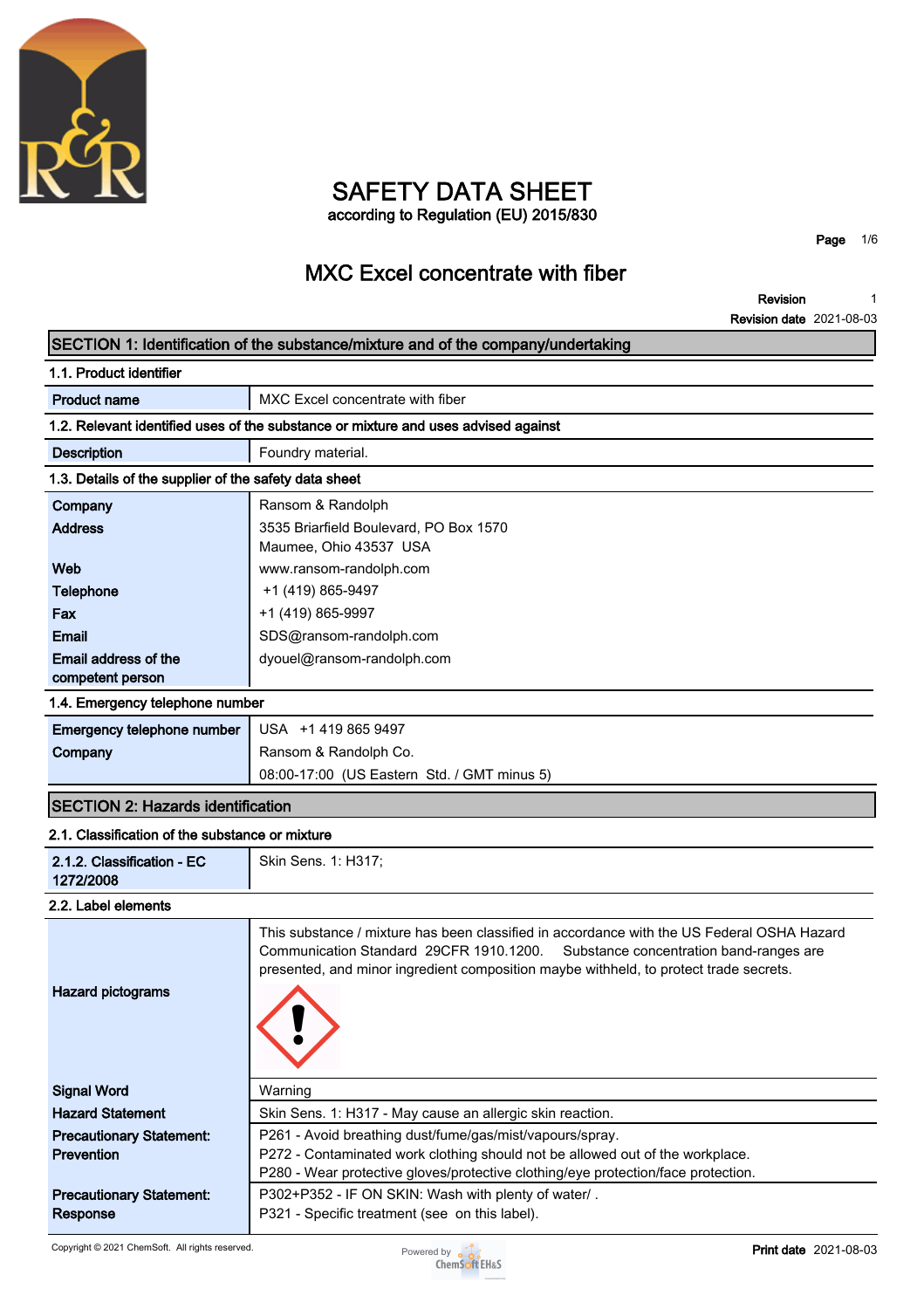| 2.2. Label elements                                |                                                                              |
|----------------------------------------------------|------------------------------------------------------------------------------|
|                                                    | P333+P313 - If skin irritation or rash occurs: Get medical advice/attention. |
| <b>Precautionary Statement:</b><br><b>Disposal</b> | P501 - Dispose of contents/container to local and national regulations       |
| <b>Further information</b>                         |                                                                              |
|                                                    | Not applicable. PBT and vPvB assessment.                                     |

## **SECTION 3: Composition/information on ingredients**

### **3.2. Mixtures**

### **EC 1272/2008**

| <b>Chemical Name</b>                                                                      | Index No.    | CAS No.    | EC No.    | <b>REACH Registration</b><br><b>Number</b> | Conc.<br>$(\%w/w)$ | Classification                                          |
|-------------------------------------------------------------------------------------------|--------------|------------|-----------|--------------------------------------------|--------------------|---------------------------------------------------------|
| Alkoxylated Decyl Alcohol                                                                 |              | 37251-67-5 |           |                                            |                    | 1 - 10% Skin Irrit. 2: H315; Eye Irrit. 2:<br>H319:     |
| $2,2^{\prime},2^{\prime\prime}$ -<br>(Hexahydro-1,3,5-triazine-1,3,5-triyl<br>)triethanol | 613-114-00-6 | 4719-04-4  | 225-208-0 |                                            |                    | 0.5 - 1% Acute Tox. 4: H302; Skin<br>Sens. 1: H317:     |
| Ammonia solution                                                                          | 007-001-01-2 | 1336-21-6  | 215-647-6 |                                            |                    | 0 - 0.5% Skin Corr. 1B: H314; Aquatic<br>Acute 1: H400: |

### **SECTION 4: First aid measures**

#### **4.1. Description of first aid measures**

| Inhalation                                                               | Move the exposed person to fresh air.                                           |  |  |  |
|--------------------------------------------------------------------------|---------------------------------------------------------------------------------|--|--|--|
| Eye contact                                                              | Rinse immediately with plenty of water for 15 minutes holding the eyelids open. |  |  |  |
| <b>Skin contact</b>                                                      | Wash with soap and water.                                                       |  |  |  |
| Ingestion                                                                | Drink 1 to 2 glasses of water. DO NOT INDUCE VOMITING.                          |  |  |  |
|                                                                          | 4.2. Most important symptoms and effects, both acute and delayed                |  |  |  |
| Inhalation                                                               | Irritating to respiratory system.                                               |  |  |  |
| Eye contact                                                              | Irritating to eyes.                                                             |  |  |  |
| <b>Skin contact</b>                                                      | May cause sensitisation by skin contact.                                        |  |  |  |
| Ingestion                                                                | May cause irritation to mucous membranes.                                       |  |  |  |
|                                                                          | 4.3. Indication of any immediate medical attention and special treatment needed |  |  |  |
| Inhalation                                                               | Seek medical attention.                                                         |  |  |  |
| Eye contact                                                              | Seek medical attention.                                                         |  |  |  |
| <b>Skin contact</b>                                                      | Seek medical attention if irritation or symptoms persist.                       |  |  |  |
| Ingestion                                                                | Seek medical attention if irritation or symptoms persist.                       |  |  |  |
| <b>SECTION 5: Firefighting measures</b>                                  |                                                                                 |  |  |  |
| 5.1. Extinguishing media                                                 |                                                                                 |  |  |  |
|                                                                          | Use extinguishing media appropriate to the surrounding fire conditions.         |  |  |  |
| 5.2. Special hazards arising from the substance or mixture               |                                                                                 |  |  |  |
|                                                                          | Burning produces irritating, toxic and obnoxious fumes.                         |  |  |  |
| 5.3. Advice for firefighters                                             |                                                                                 |  |  |  |
|                                                                          | Self-contained breathing apparatus. Wear suitable protective clothing.          |  |  |  |
| <b>SECTION 6: Accidental release measures</b>                            |                                                                                 |  |  |  |
| 6.1. Personal precautions, protective equipment and emergency procedures |                                                                                 |  |  |  |

# **Wear suitable protective equipment.**

#### **6.2. Environmental precautions**

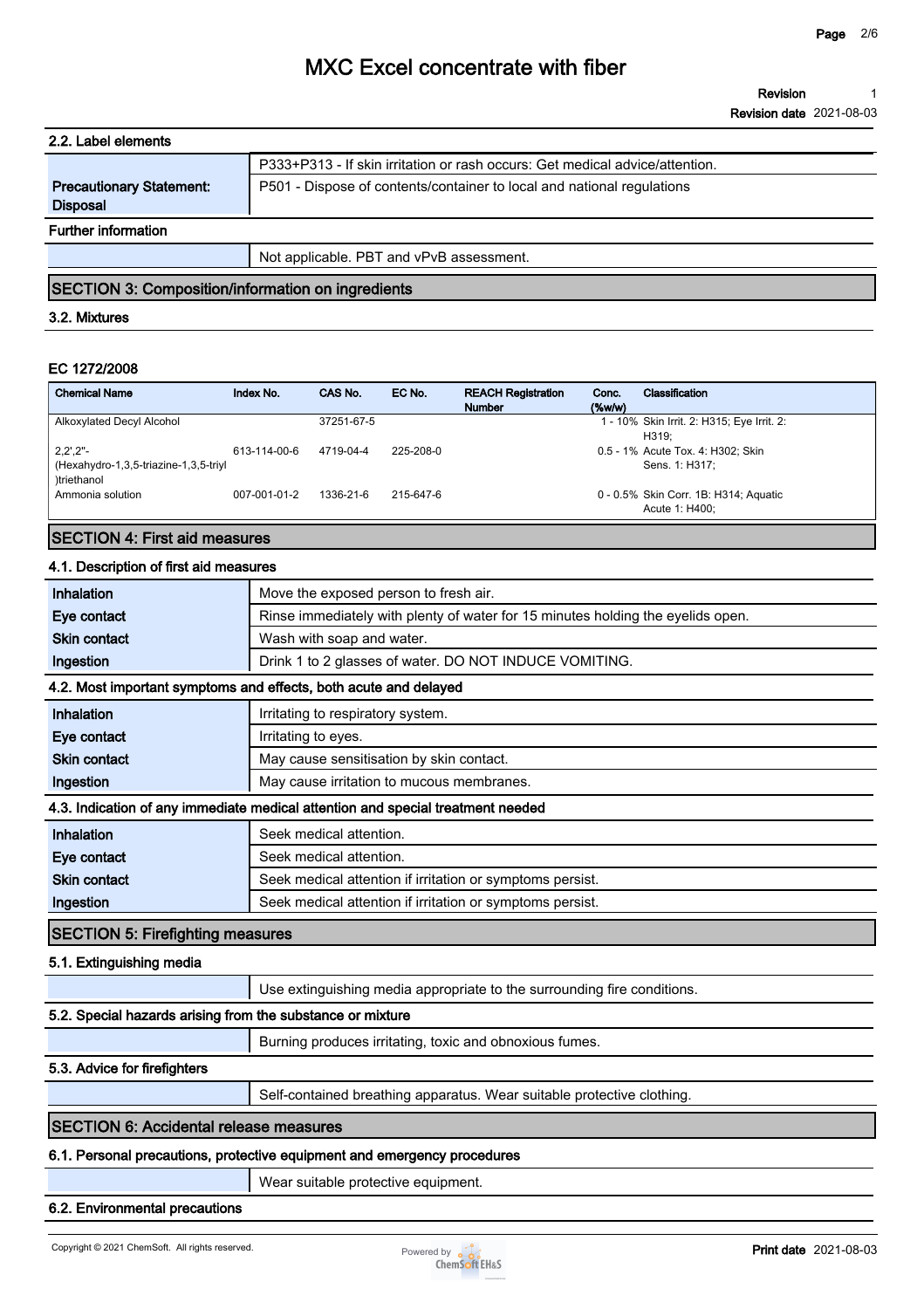| 6.2. Environmental precautions                                    |                                                                                                                              |  |  |  |
|-------------------------------------------------------------------|------------------------------------------------------------------------------------------------------------------------------|--|--|--|
|                                                                   | Do not allow product to enter drains.                                                                                        |  |  |  |
| 6.3. Methods and material for containment and cleaning up         |                                                                                                                              |  |  |  |
|                                                                   | Absorb with inert, absorbent material. Transfer to suitable, labelled container.                                             |  |  |  |
| 6.4. Reference to other sections                                  |                                                                                                                              |  |  |  |
|                                                                   | See section [2, 8 & 13] for further information.                                                                             |  |  |  |
| <b>SECTION 7: Handling and storage</b>                            |                                                                                                                              |  |  |  |
| 7.1. Precautions for safe handling                                |                                                                                                                              |  |  |  |
|                                                                   | Avoid contact with eyes and skin. Ensure adequate ventilation of the working area. Wash hands<br>after handling the product. |  |  |  |
| 7.2. Conditions for safe storage, including any incompatibilities |                                                                                                                              |  |  |  |
|                                                                   | Do NOT allow to freeze. Keep in a cool, dry, well ventilated area. Keep containers tightly closed.                           |  |  |  |
| 7.3. Specific end use(s)                                          |                                                                                                                              |  |  |  |
|                                                                   | Foundry material.                                                                                                            |  |  |  |
| <b>SECTION 8: Exposure controls/personal protection</b>           |                                                                                                                              |  |  |  |
| 8.1. Control parameters                                           |                                                                                                                              |  |  |  |

| Ensure adequate ventilation of the working area. |  |
|--------------------------------------------------|--|
|                                                  |  |

### **8.1.1. Exposure Limit Values**

| <b>Ethanolamine (2-Aminoethanol)</b> | WEL 8-hr limit ppm: 1        | WEL 8-hr limit mg/m3: $2.5$        |
|--------------------------------------|------------------------------|------------------------------------|
|                                      | WEL 15 min limit ppm: 3      | <b>WEL 15 min limit mg/m3: 7.6</b> |
|                                      | WEL 8-hr limit mg/m3 total - | WEL 15 min limit mg/m3 total -     |
|                                      | inhalable dust:              | inhalable dust:                    |
|                                      | WEL 8-hr limit mg/m3 total - | WEL 15 min limit mg/m3 total -     |
|                                      | respirable dust:             | respirable dust:                   |
| Mono ethylene glycol                 | WEL 8-hr limit ppm: -        | WEL 8-hr limit mg/m3: 10           |
| (Ethane-1,2-diol particulate)        |                              |                                    |
|                                      | WEL 15 min limit ppm: -      | WEL 15 min limit mg/m3: -          |
|                                      | WEL 8-hr limit mg/m3 total - | WEL 15 min limit mg/m3 total -     |
|                                      | inhalable dust:              | inhalable dust:                    |
|                                      | WEL 8-hr limit mg/m3 total - | WEL 15 min limit mg/m3 total -     |
|                                      | respirable dust:             | respirable dust:                   |
| Mono ethylene glycol                 | WEL 8-hr limit ppm: 20       | WEL 8-hr limit mg/m3: 52           |
| (Ethane-1,2-diol vapour)             |                              |                                    |
|                                      | WEL 15 min limit ppm: 40     | WEL 15 min limit mg/m3: 104        |
|                                      | WEL 8-hr limit mg/m3 total - | WEL 15 min limit mg/m3 total -     |
|                                      | inhalable dust:              | inhalable dust:                    |
|                                      | WEL 8-hr limit mg/m3 total - | WEL 15 min limit mg/m3 total -     |
|                                      | respirable dust:             | respirable dust:                   |

#### **8.2. Exposure controls**

| 8.2.1. Appropriate engineering<br>controls | Ensure adequate ventilation of the working area. |
|--------------------------------------------|--------------------------------------------------|
| 8.2.2. Individual protection<br>measures   | Apron (Plastic or rubber).                       |

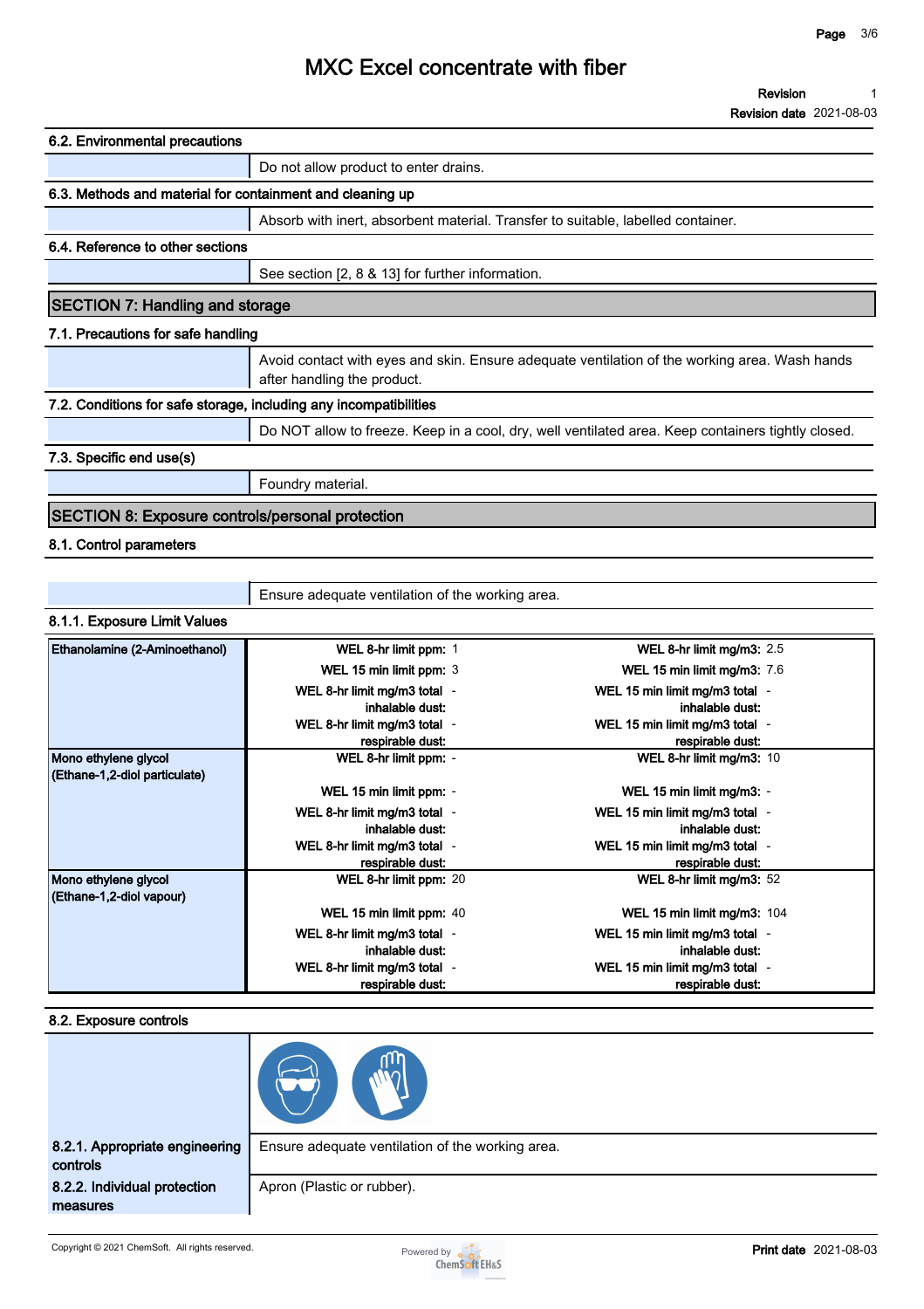| 8.2. Exposure controls              |                                                       |  |  |  |
|-------------------------------------|-------------------------------------------------------|--|--|--|
| Eye / face protection               | In case of splashing, wear:. Approved safety goggles. |  |  |  |
| Skin protection -<br>Handprotection | Wear suitable gloves.                                 |  |  |  |
| <b>Respiratory protection</b>       | Suitable respiratory equipment.                       |  |  |  |

## **SECTION 9: Physical and chemical properties**

### **9.1. Information on basic physical and chemical properties**

| Appearance                                  | Viscous liquid./Paste                               |
|---------------------------------------------|-----------------------------------------------------|
|                                             | <b>Colour</b> Off white                             |
|                                             | Odour Mild/Ammoniacal                               |
| pH                                          | $7 - 9$                                             |
|                                             | <b>Relative density</b> $1 - 1.2$ (H2O = 1 @ 20 °C) |
|                                             | Viscosity   No data available                       |
| Flammability (solid, gas) No data available |                                                     |
| <b>Freezing Point</b> $\approx 0$ °C        |                                                     |
| Initial boiling point $\approx 100$ °C      |                                                     |
| Evaporation rate   Not applicable.          |                                                     |
|                                             | Melting point   Not applicable.                     |
|                                             | Fat Solubility   Not applicable.                    |
| Partition coefficient Not applicable.       |                                                     |
| Autoignition temperature   Not applicable.  |                                                     |
| <b>Explosive properties</b> Not applicable. |                                                     |
| Oxidising properties   Not applicable.      |                                                     |
| Vapour pressure   Not applicable.           |                                                     |
|                                             | Vapour density   Not applicable.                    |
| Solubility                                  | Miscible in water                                   |

### **9.2. Other information**

|                                       | <b>Conductivity</b> Not applicable. |
|---------------------------------------|-------------------------------------|
|                                       | Surface tension Not applicable.     |
|                                       | Gas group Not applicable.           |
| Benzene Content Not applicable.       |                                     |
|                                       | Lead content Not applicable.        |
| VOC (Volatile organic Not applicable. |                                     |
| compounds)                            |                                     |
| . .                                   |                                     |

# **SECTION 10: Stability and reactivity**

### **10.1. Reactivity**

|                                          | Not applicable.                          |  |  |
|------------------------------------------|------------------------------------------|--|--|
| 10.2. Chemical stability                 |                                          |  |  |
|                                          | Stable under normal conditions.          |  |  |
| 10.3. Possibility of hazardous reactions |                                          |  |  |
|                                          | No Significant Hazard.                   |  |  |
| 10.4. Conditions to avoid                |                                          |  |  |
|                                          | Direct sunlight. Do NOT allow to freeze. |  |  |
| 10.5. Incompatible materials             |                                          |  |  |
|                                          | Sodium chloride.                         |  |  |
|                                          | 10.6. Hazardous decomposition products   |  |  |

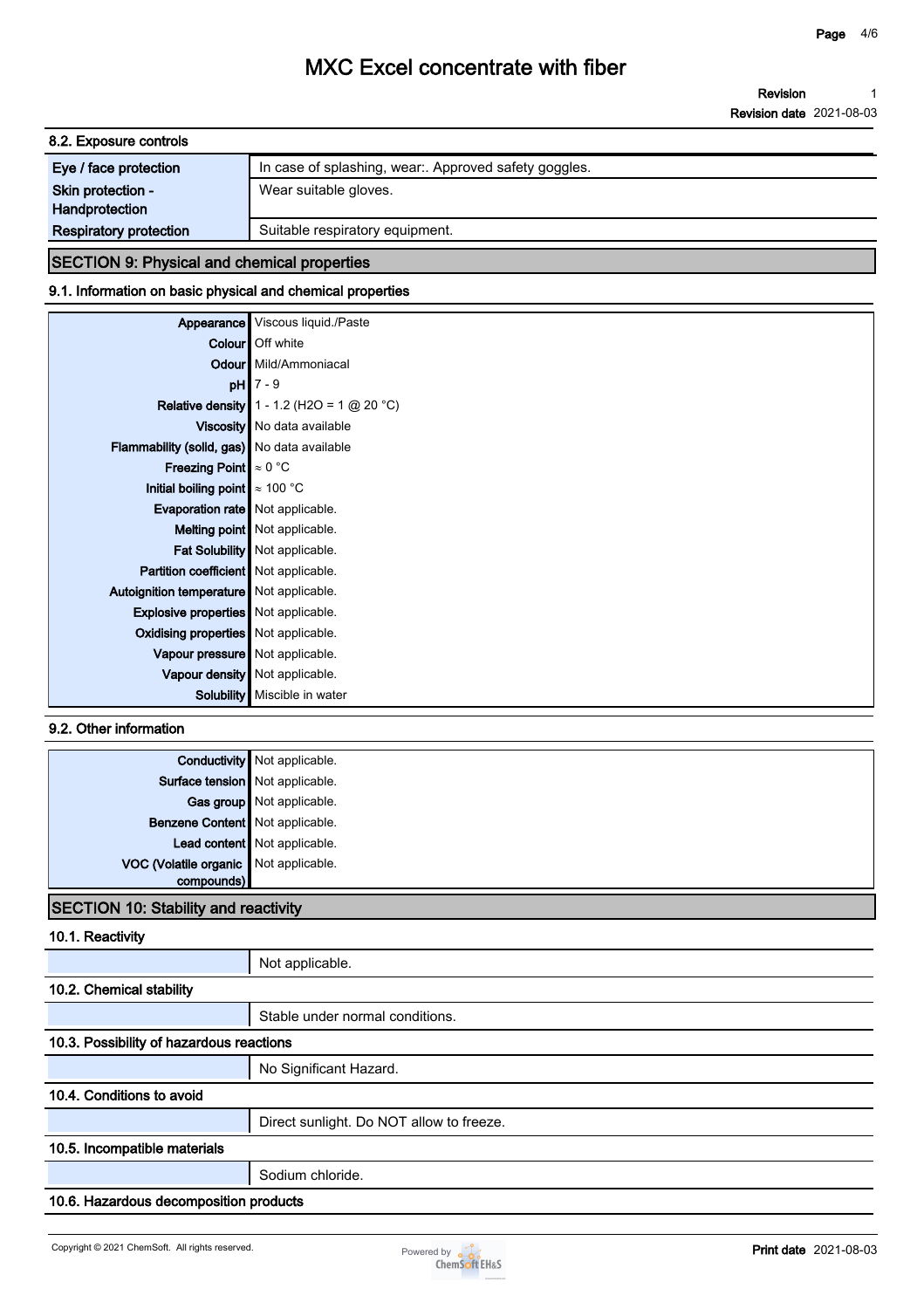**1**

**Revision**

# **MXC Excel concentrate with fiber**

**Revision date 2021-08-03 10.6. Hazardous decomposition products None. SECTION 11: Toxicological information 11.1. Information on toxicological effects Acute toxicity May cause irritation to skin, eyes and mucous membranes. SECTION 12: Ecological information 12.1. Toxicity No data available 12.2. Persistence and degradability No data is available on this product. 12.3. Bioaccumulative potential Does not bioaccumulate. Partition coefficient MXC Excel concentrate with fiber Not applicable. 12.4. Mobility in soil Not determined. 12.5. Results of PBT and vPvB assessment Not determined. 12.6. Other adverse effects Not applicable. SECTION 13: Disposal considerations 13.1. Waste treatment methods Dispose of in compliance with all. local and national regulations. Disposal methods Contact a licensed waste disposal company. Disposal of packaging Do NOT reuse empty containers. Empty containers can be sent for disposal or recycling. SECTION 14: Transport information 14.1. UN number The product is not classified as dangerous for carriage. 14.2. UN proper shipping name The product is not classified as dangerous for carriage. 14.3. Transport hazard class(es) The product is not classified as dangerous for carriage. 14.4. Packing group The product is not classified as dangerous for carriage. 14.5. Environmental hazards The product is not classified as dangerous for carriage.**

#### **14.6. Special precautions for user**